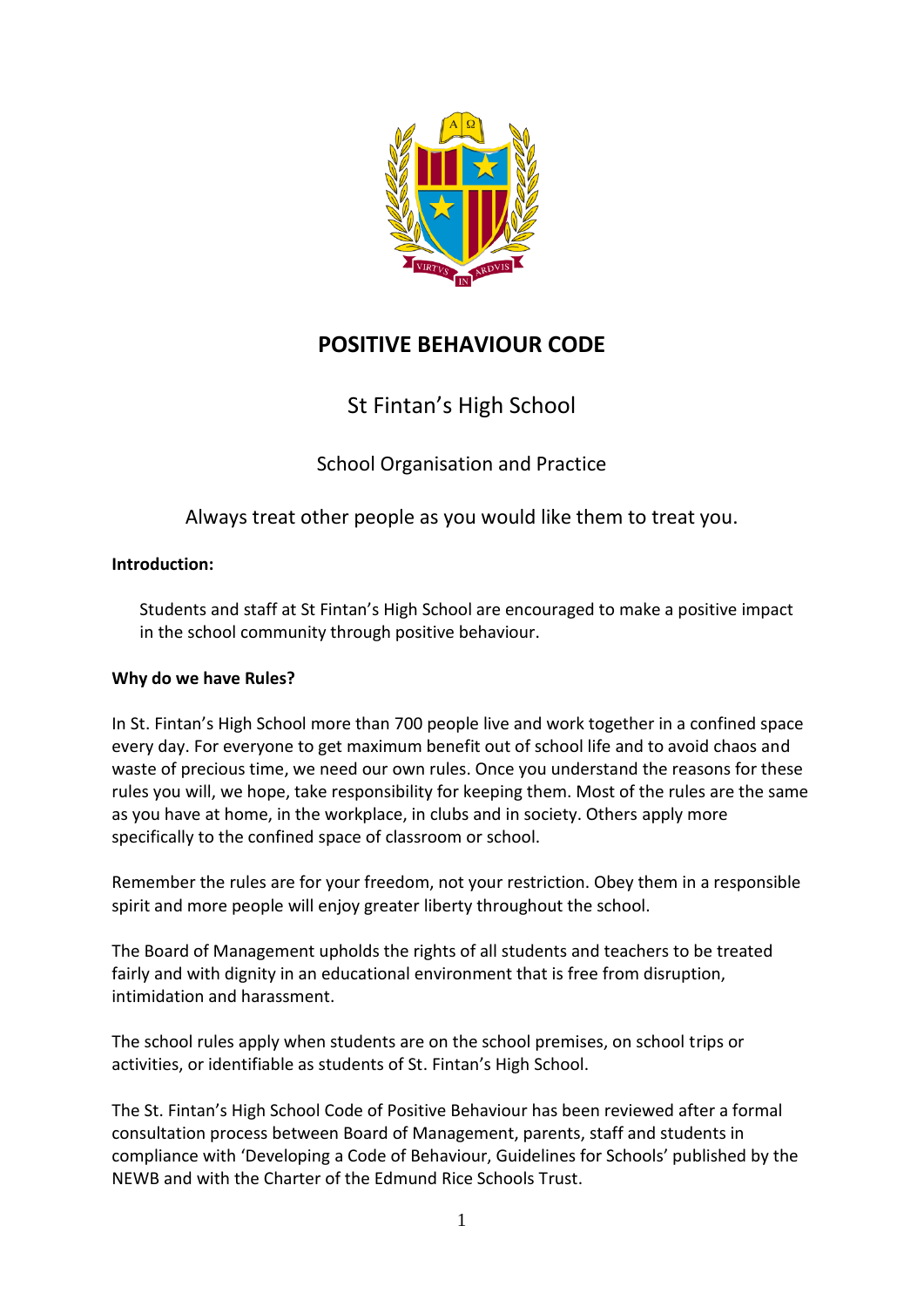### **PUNCTUALITY**

Punctuality and good attendance are very important in school just as they are in the workplace later in life. Students should be present at least 10 minutes before first bell to have enough time to prepare for class.

| First Bell             | 8.40 a.m.                 |
|------------------------|---------------------------|
| Class-time -Morning    | $8.45$ a.m. $-12.55$ p.m. |
| Lunch                  | 12.55 p.m. - 1.45 p.m.    |
| Class-time - Afternoon | $1.45$ p.m. $-3.45$ p.m.  |

Classes finish at 12.55 p.m. on Wednesday.

#### **All members of the school community must be ready to start class on time.**

Morning Break: 10.45 a. m. - 10.55 a.m.

Lunch: (Monday, Tuesday, Thursday and Friday) 12.55 p.m. - 13.45 p.m.

### **ATTENDANCE**

A note of explanation from parent or guardian is required for late arrival and for absence from school. In the case of absence due to medical or dental appointment the student may be requested to present an appointment card. The note for absence must be presented on the first day of return from absence.

No student is permitted to leave the school grounds during class time without permission from the Parent/Guardian.

A student leaving the school before class ends for that day must present a note from a parent or guardian and must sign the book in the school office.

Being out of bounds within school hours is regarded as a serious transgression as it undermines school policy to uphold the health and safety of the student.

A student who, without permission, absents himself from the school grounds during the hours of instruction, may be obliged to apply to the Board of Management for re-enrolment.

Students who transfer from St. Fintan's High School will not be allowed have use of the school for sitting the state examinations.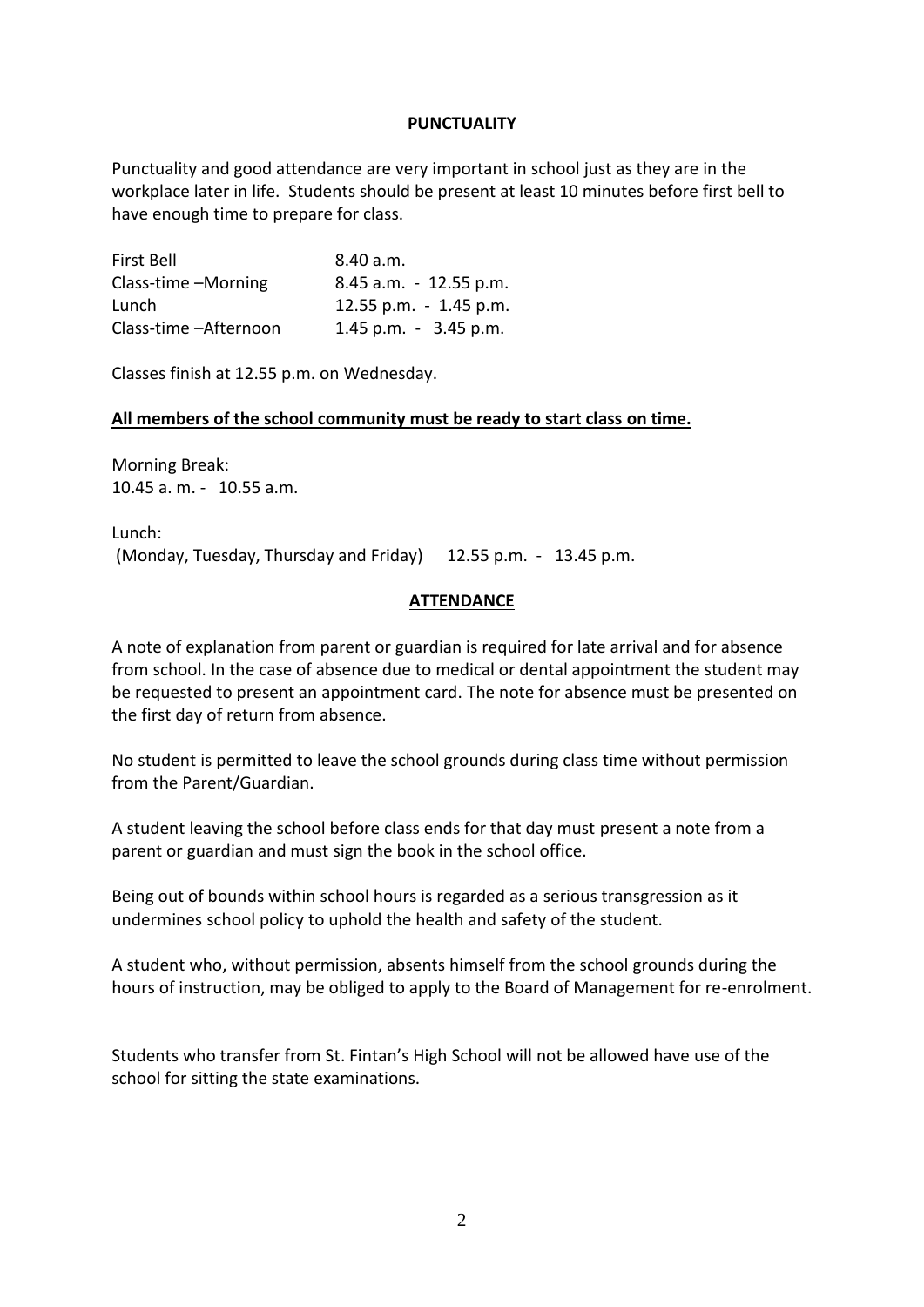# **POSITIVE BEHAVIOUR CODE**

At St. Fintan's High School you are expected to:

- respect yourself and other members of the school community
- respect the authority of all staff by following instructions immediately and speaking in an appropriate and respectful manner
- obey safety rules in work and play at all times, including on the way to and from school
- respect property, school equipment, other students' possessions and the school environment.

#### **UNACCEPTABLE BEHAVIOURS**

The following are examples of unacceptable behaviours:

- Leaving the school grounds without permission
- Defiance of authority
- Deliberate disruption of class
- Littering and graffiti
- Theft
- Foul language coarse or offensive expression
- Harassment or intimidation of staff or other students in or out of the school environment. In this area unacceptable behaviour includes name calling, wolf whistling, inappropriate gestures, passing notes etc.
- Attempting to communicate with staff by mobile phone or internet social network sites
- Fighting verbal or physical threat or action against another person
- Bullying including verbal, physical, text messaging or by the internet
- Smoking and vaping
- Substance abuse and the possession of illicit drugs
- Consumption or possession of alcohol

**Misbehaviour that brings the good name of the school into disrepute may render the student liable to expulsion by the Board of Management, following due process.**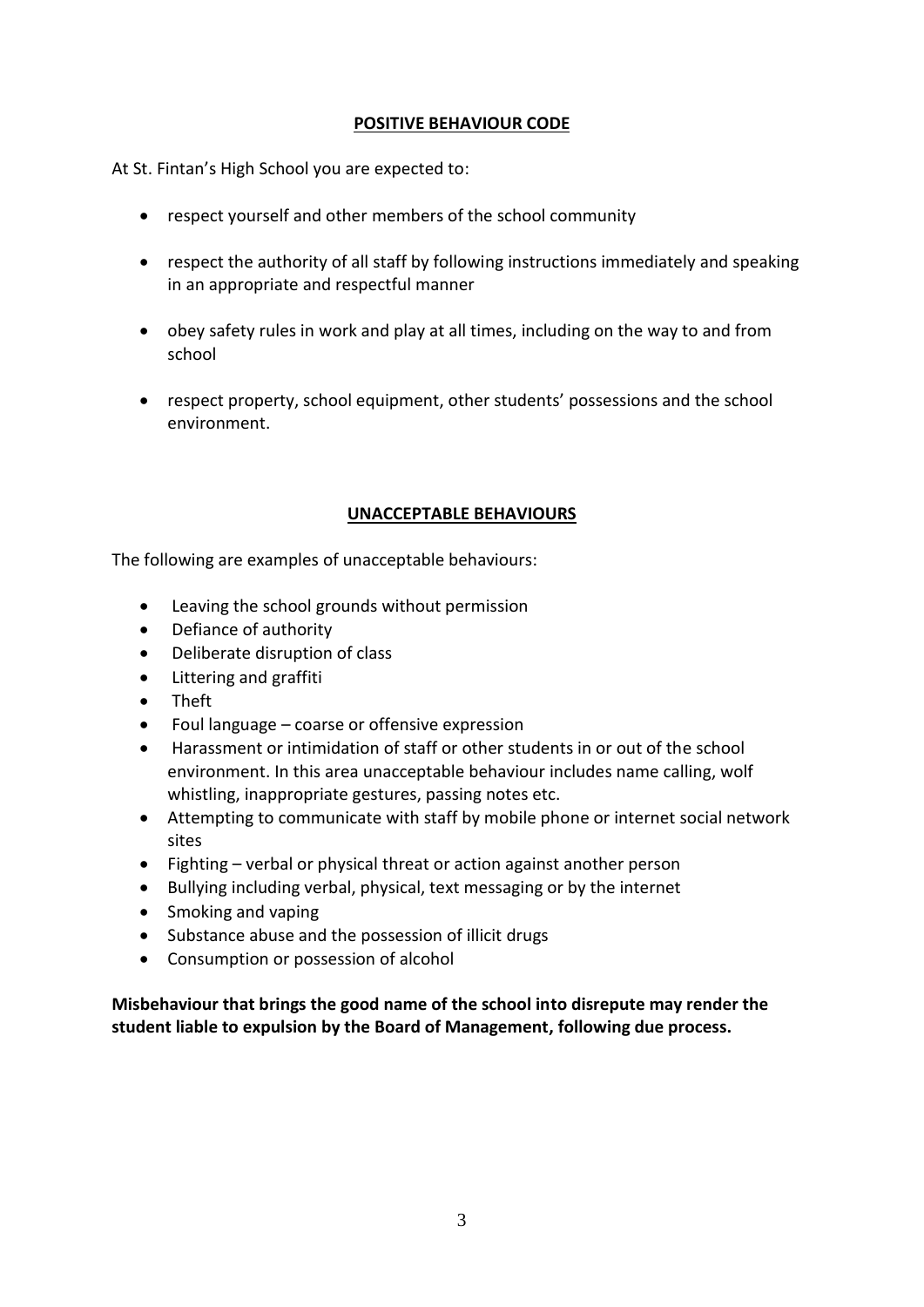# **ANTI-BULLYING POLICY**

Each member of the school community deserves an environment free from intimidation and discrimination. St. Fintan's High School promotes the development of each individual to their potential in a safe, happy, healthy and supportive environment.

Bullying is the unwelcome behaviour/treatment of one person by another. All forms of bullying/harassment are prohibited. Reporting of incidents of bullying are encouraged and will be investigated through the St. Fintan's High School anti-bullying procedures.

All students are asked to note that they must be aware of the rights of all to work in an environment free from harassment, sexual harassment or discrimination. The school promotes an awareness of diversity and inclusiveness.

# **No person should suffer bullying in any of its forms. Bullying is totally unacceptable in St. Fintan's High School. We will not tolerate bullying; you should not put up with it- report it.**

### Who should you tell?

Tell your Class Tutor. Tell a friend. Tell a teacher. Tell your parents. Tell a friend to tell for you. Tell early and bullying can be stopped. St. Fintan's High School has procedures in place for dealing with bullying. Help us to help you.

# **RESPECT**

# **Respect is the cornerstone of the St. Fintan's Code of Behaviour.**

A strong sense of care and respect underpins all our activities at St. Fintan's: the mutual care and respect that exist between staff and students, and between students themselves.

This is our principal rule and all other regulations flow from it. It is a human, social, Christian attitude and it applies everywhere and at all times.

#### **How we show respect for self**

By taking responsibility for:

- your own learning
- using appropriate behaviour and language
- avoiding smoking, alcohol, drugs
- using your locker for storing personal property
- storing your mobile phone and personal stereo in your locker during the school day
- not interfering with school or other person's property
- marking your name clearly on your books, bag, P.E. gear, etc.
- taking care of your property at all times.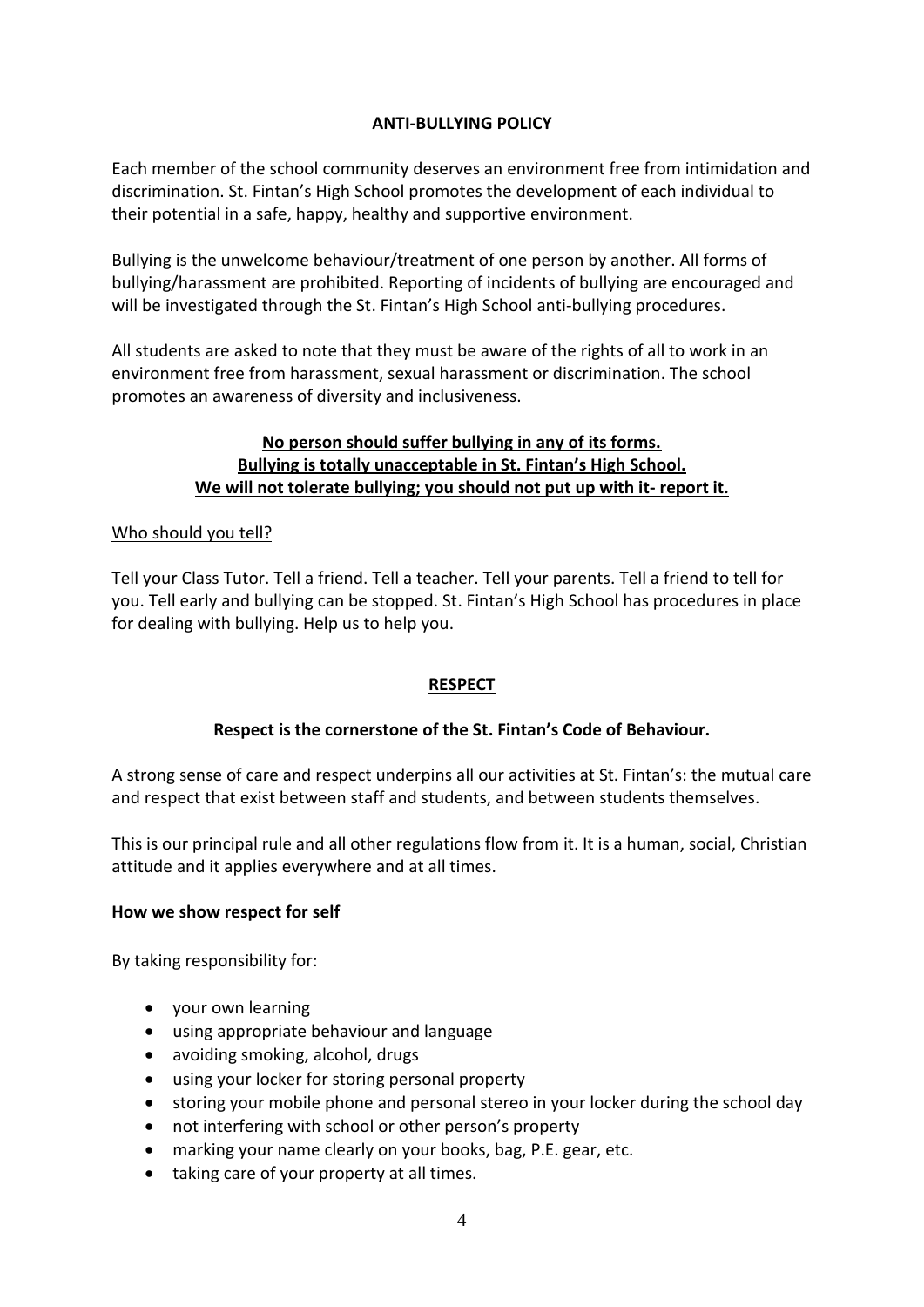#### **How we show respect for fellow students:**

- No aggressive behaviour.
- Avoid name-calling.
- Support classmates in refusing to tolerate bullying.
- Avoid disruptive or offensive behaviour.
- Support the teaching and learning of others.
- Report incidents to teachers, class tutors, year heads etc.

### **How we show respect for teachers, students and all school staff:**

- Be mannerly and courteous at all times.
- Obey instructions by teachers.
- Address and behave respectfully towards all teachers at all times.
- Show respect also for all other school staff and students.
- Treat all visitors and guests with respect.

### **How we show respect for school buildings and facilities:**

- Take care with all school property damage must be paid for.
- Graffiti is strictly prohibited offenders must pay to have the graffiti removed and are liable to be reported to the Garda.
- No eating/drinking in the classroom, pitch, dressing rooms, gym or astro pitch.
- Students who remain in the school during lunch hour must make sure the cafeteria and tables are left clean afterwards.
- No littering use litter bins and recycling bins offenders are given litter duty.
- Responsible behaviour on public transport.
- Obey the rules of the road on the way to and from school.
- Having Tipp-ex or chewing gum within the school grounds are breaches of the school discipline code.
- Those who interfere with the fire alarm are liable to be expelled.
- Obey safety instructions of specialist classrooms.
- Comply with the policy for the use of school computers.

# **General rules**

- Students are expected to obey school rules of behaviour at all times.
- Co-operate and participate in school activities.
- Do not endanger yourself or others by your actions.
- Participation in school tours, outings, representing school is conditional upon a satisfactory record of behaviour.
- Breaking of school rules/policies will result in appropriate sanction.
- Persistent disruption will render a student liable to suspension.
- Behaviour or actions likely to compromise the safety and/or welfare of any person or which may compromise the right of the teacher to teach or students to learn may result in recommendation for expulsion to the Board of Management.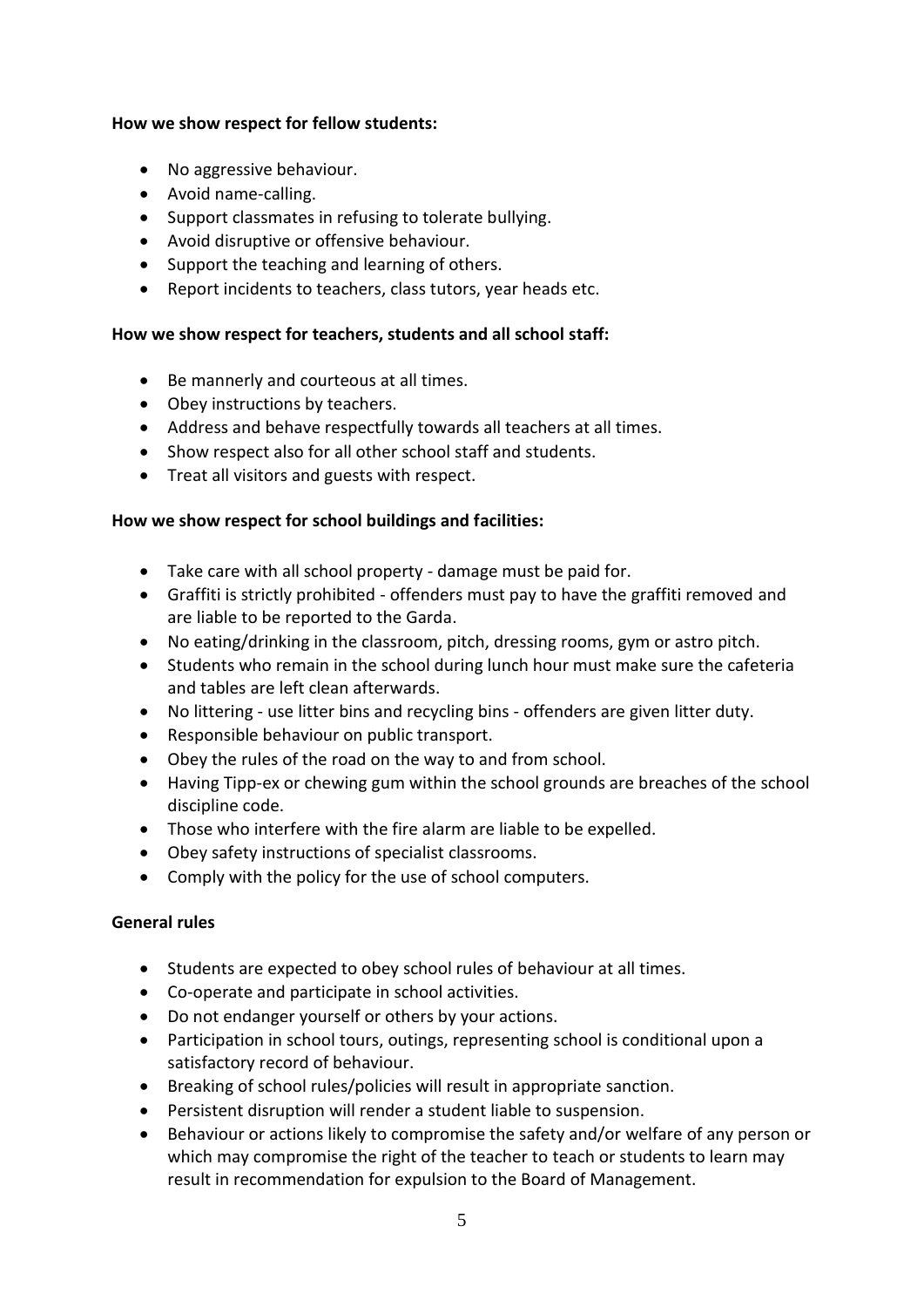### **WHAT HAPPENS IF YOU BREAK SCHOOL RULES**

#### **Less serious incidents**

Teachers, at their discretion, may apply the following sanctions depending on the seriousness of the incident:

- You may get a warning
- You may be given additional homework
- You may get a comment in your journal
- You may be put on cleaning duty
- For repeated misbehaviour or breach of school rules you may be on detention Detention may be organised at the following times:
	- 1. Early morning before class starts
	- 2. During lunchtime
	- 3. After school
	- 4. Internal suspension (excluded from class but under supervision)
- Students who cause disruption during detention will be liable for additional detention periods on Wednesday and Friday of the following week
- Students who fail to report for detention will be liable for two detention periods
- Students who fail to report for two detention periods will be liable for suspension.
- In exceptional circumstances a parent may make a written request to defer a Friday detention by one week only, however, no further deferrals will be permitted

#### **Serious or repeated incidents**

- You will be reported to your Year Head and you may get detention.
- Students who cause disruption during detention will be liable for additional detention periods on Wednesday and Friday of the following week.
- Students who fail to report for detention will be liable for two detention periods.
- Students who fail to report for two detention periods will be liable for suspension.
- In exceptional circumstances a parent may make a written request to defer a Friday detention by one week only, however, no further deferrals will be permitted.
- The Year Head will keep a record of referrals and may impose appropriate sanctions such as a Report Card. Being on report means that all teachers sign your Report Card at the end of each class and your card is checked at the end of each day by the Year Head, Deputy Principal or Principal.
- If there is no improvement in behaviour you will be reported to the Deputy Principal/Principal.
- The school may ask the Guidance Counsellor to give advice and support to help you obey the St. Fintan's High School Code of Positive Behaviour.
- For serious breaches of the discipline code you will be reported immediately to your Year Head or to the Deputy Principal/Principal. A suspension may be imposed after investigation and consultation with parents/guardians in line with procedures set out in our Suspensions & Expulsions Policy.
- Students returning from suspension may be required to be accompanied by their parent/guardian.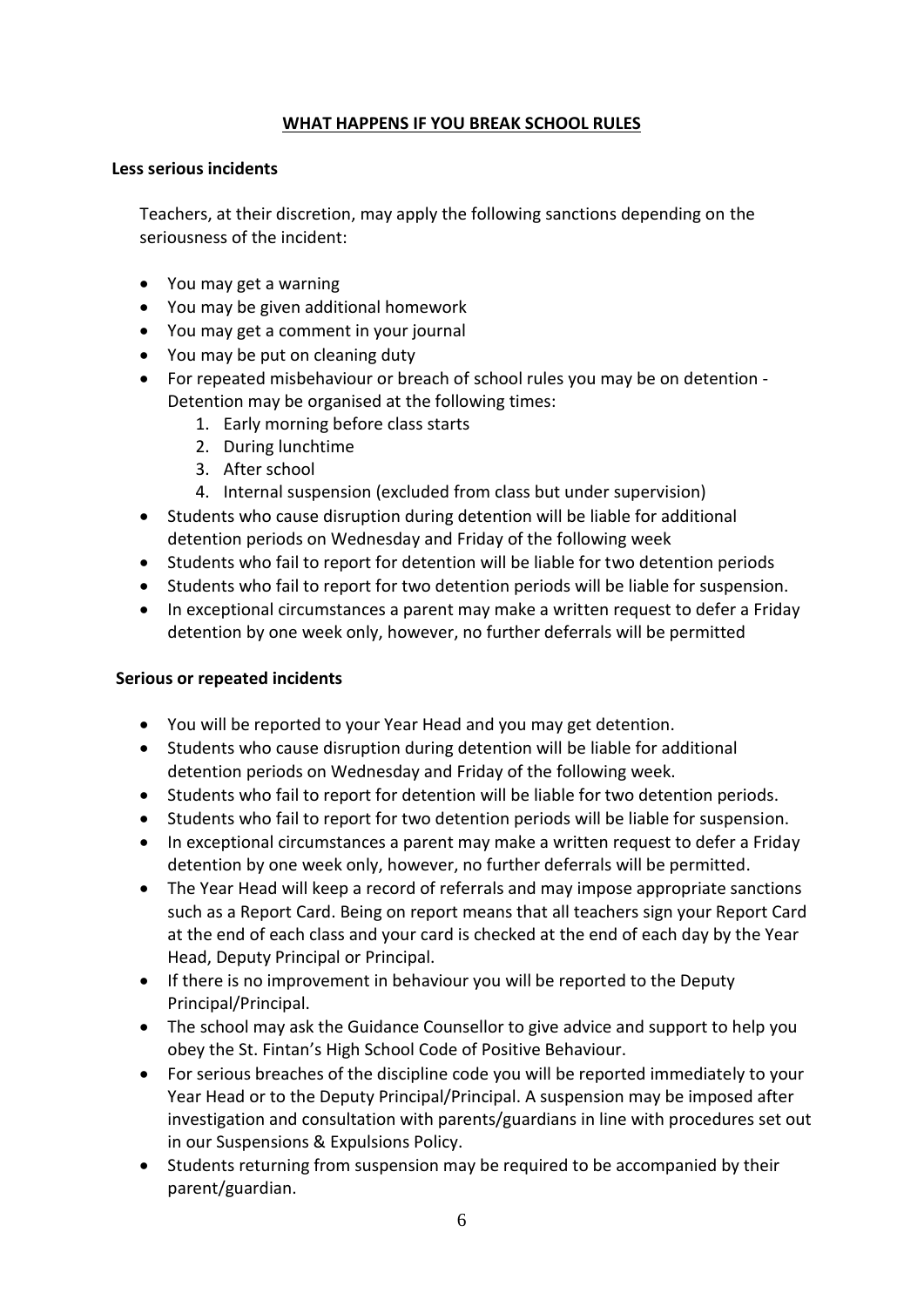For very serious offences, you will be asked to appear before the Board of Management. This may lead to expulsion from school following the procedures set out in our Suspensions & Expulsions Policy.

### **HOMEWORK**

Students are expected to be fully prepared for their classes each day. This will require careful study at home to ensure the written assignments and memory work set in class are completed thoroughly. Homework should also include time for revision.

Absence at extra-curricular activity is not an excuse for not presenting homework.

### **SCHOOL UNIFORM**

Students should take pride in their appearance and in wearing the St. Fintan's High School uniform. The uniform must be kept neat, clean and in good condition. Damaged or worn items must be replaced. The school uniform cannot be re-styled or defaced.

All students must arrive in the full school uniform every morning and this will be checked by staff. It is the duty of parents/guardians to ensure their son is in the correct uniform.

### **The school uniform for first, second, third and fourth year students consists of:**

Navy V-Neck sweater with St. Fintan's High School crest, white shirt, school tie, grey trousers.

# **The school uniform for fifth and sixth year students consists of:**

Wine V-neck sweater with St. Fintan's High School crest, white shirt, tie for senior students and black trousers.

#### **For all Students:**

- Black leather shoes (No sports logo/canvas shoes)
- St. Fintan's High School jacket with the school crest
- White vests only (if required)
- Black belt (if required)

The St. Fintan's High School uniform is supplied by Lynch's of Marino at 130 Philipsburgh Ave. Sportswear is reserved for the appropriate occasions only and is not to be worn in the classroom. This is supplied by O'Farrell's Uniforms at Kingsford Cross, Unit 104, Strand Rd, Burrow, Portmarnock, Co. Dublin. Outdoor shoes should not be worn in the gymnasium. Complete school uniform must be worn in school or when representing the school. Students must travel to and from school in full uniform.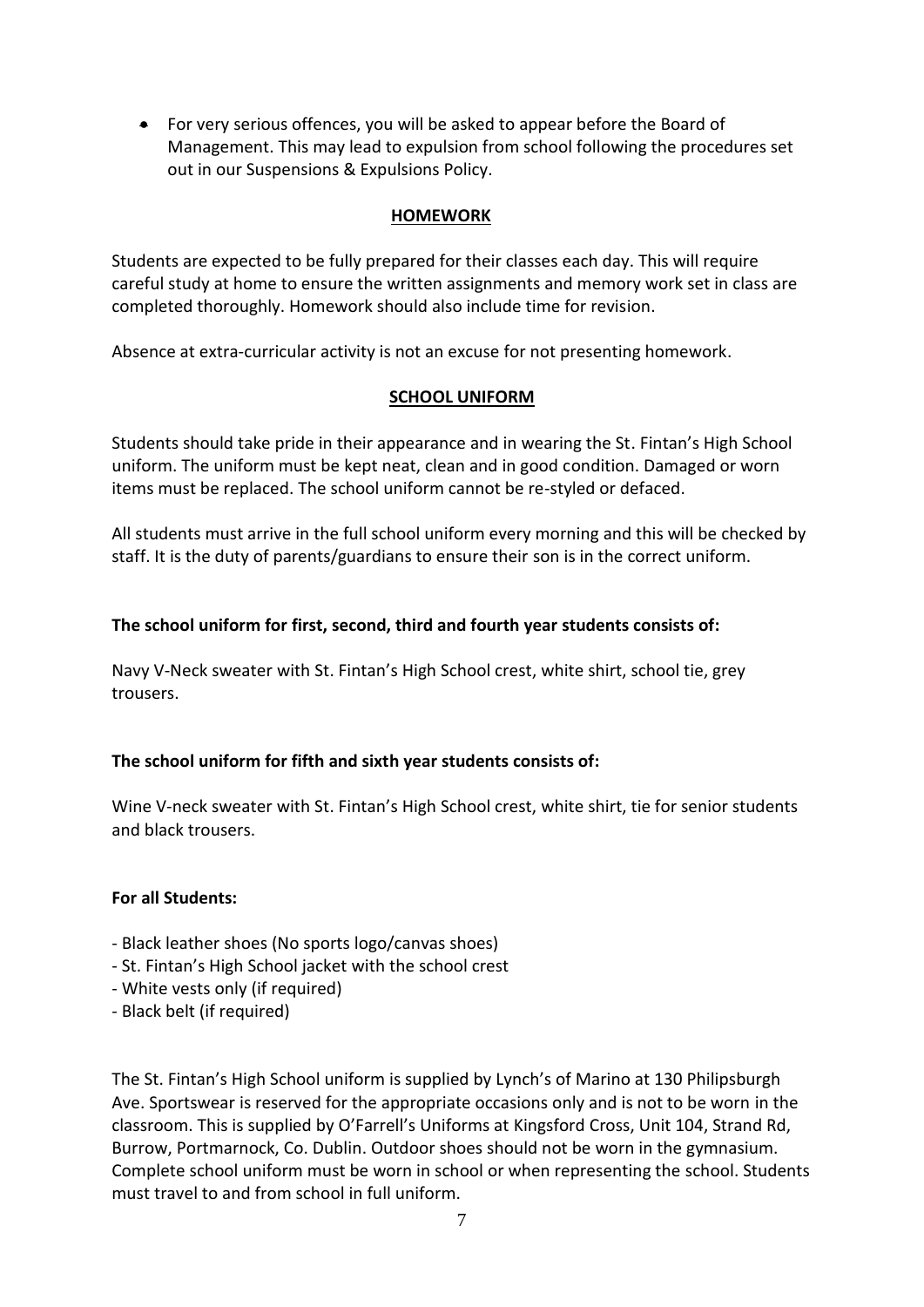In the event of breaches of the uniform code the following procedure will be applied.

- Being in school without the correct uniform is considered a serious breach of the school discipline code.
- Students who breach the uniform code are liable to be placed on detention.
- If a student repeatedly breaches the uniform code their parent/guardian may be requested to come to school to collect their son so that the breach can be rectified.

# **APPEARANCE AND CLEANLINESS**

- Students are expected to be clean-shaven
- Hair should be well kept, in natural colours, neat and cut in a style deemed appropriate by school management.
- Jewellery, such as ear-rings etc. must not be worn.
- Piercings are prohibited.

#### **THEFT AND DAMAGE**

- Students are responsible for their own property while in school. They should also exercise responsibility and due care for the property of others.
- Theft is a very serious breach of the discipline code. Following investigation and consultation with parents/guardians a suspension may be imposed in line with procedures set out in NEWB Guidelines.
- Damage to school property is a very serious breach of the discipline code. All damage to school property must be paid for.
- Chewing gum is strictly prohibited.

# **THE SCHOOL JOURNAL**

The St. Fintan's High School journal is an essential daily school book.

- Students must have their journals in all classes each day.
- Failure to have a journal in class is a breach of school rules.
- Homework must be filled in for each subject, each day.
- Journals are checked and signed by parents at the end of each week. They should never be signed in advance.

# **APPOINTMENTS**

Parents/Guardians are welcome to meet with the subject teacher, Class Tutor, Year Head, Deputy Principal, Principal or Guidance Counsellor to discuss student's progress. All meetings/contacts with the teaching staff must be by appointment only, arranged by contacting the school office.

Aggressive behaviour and the use of abusive language are totally unacceptable.

All entry to the school must be by the main door beside the office.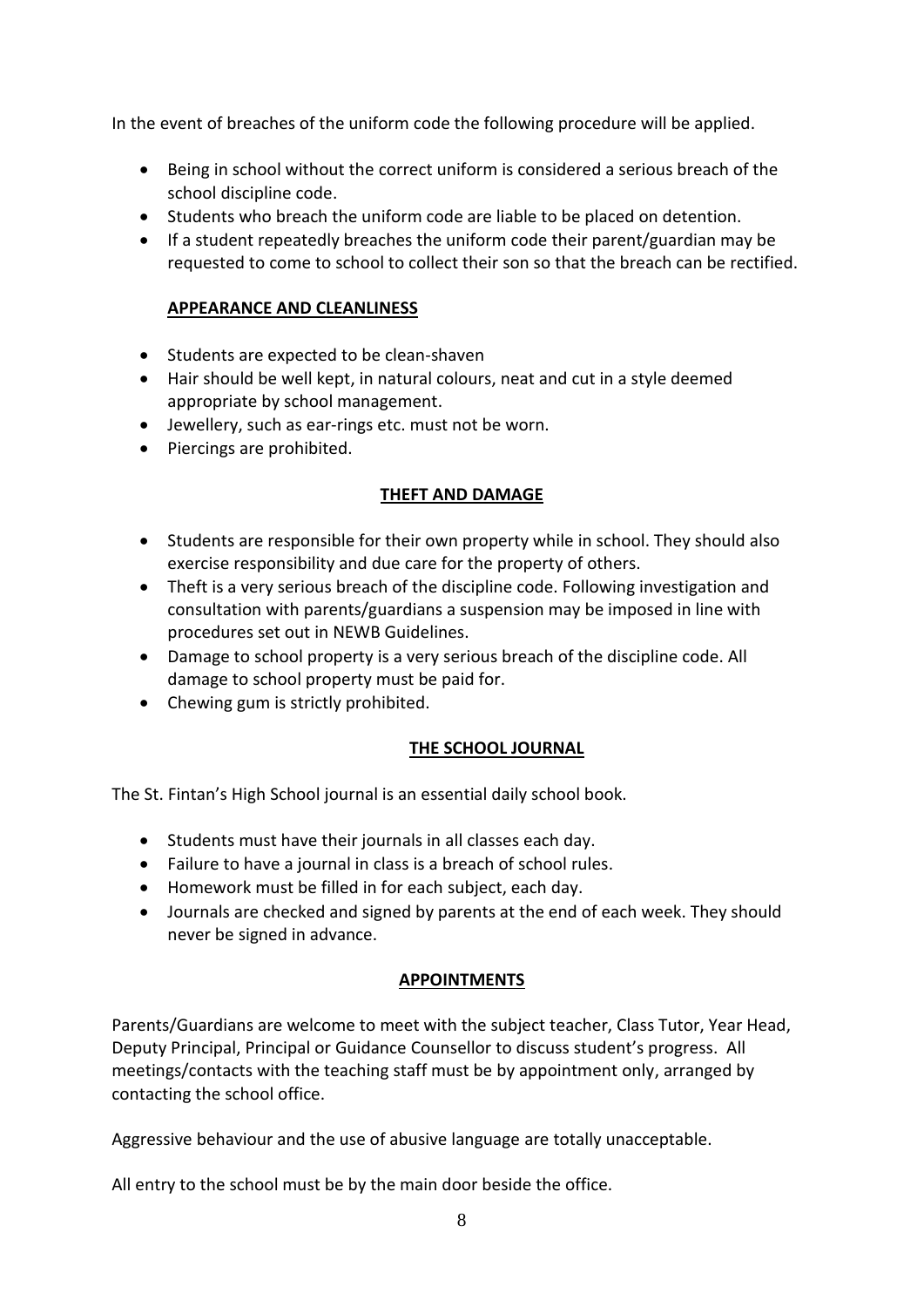It is not appropriate for a parent/guardian to contact a member of the teaching staff at their home.

# **FOSTERING HEALTH**

• Smoking/Vaping

Smoking/vaping, in any part of the school building or its environs is prohibited in compliance with legislation passed by the Oireachtas and notices are erected throughout the school buildings to this effect.

Smoking/vaping while in school uniform, and the possession of cigarettes/ecigarettes/vaping equipment, is also strictly prohibited. Those in breach of this rule render themselves liable to suspension and/or other sanctions as deemed necessary under the school Code of Behaviour.

**Substance Abuse** 

As set out in the School Policy on Misuse of Substances, the consumption of alcohol and the use or possession of illicit drugs by students in the school building and school grounds, in school uniform, on school trips or while representing the school are absolutely forbidden.

Those who disregard this regulation render themselves liable to expulsion.

For health and safety reasons, aerosol deodorants and sprays are strictly prohibited.

#### **SAFETY**

- In the interest of safety, students should not run when in the school buildings. At all times, care must be taken not to push or jostle others.
- Unauthorised entry to classrooms, laboratories, and the gymnasium in prohibited.
- Take care to observe road Safety regulations. Use 'Safe Cross Code' when crossing the road.
- Please use gates only for entry and exit to and from the school.
- Cycling is strictly forbidden on school grounds.
- Electric scooters and electric bicycles are strictly forbidden on school grounds.
- Cycle helmets should be worn by all students cycling to and from St. Fintan's.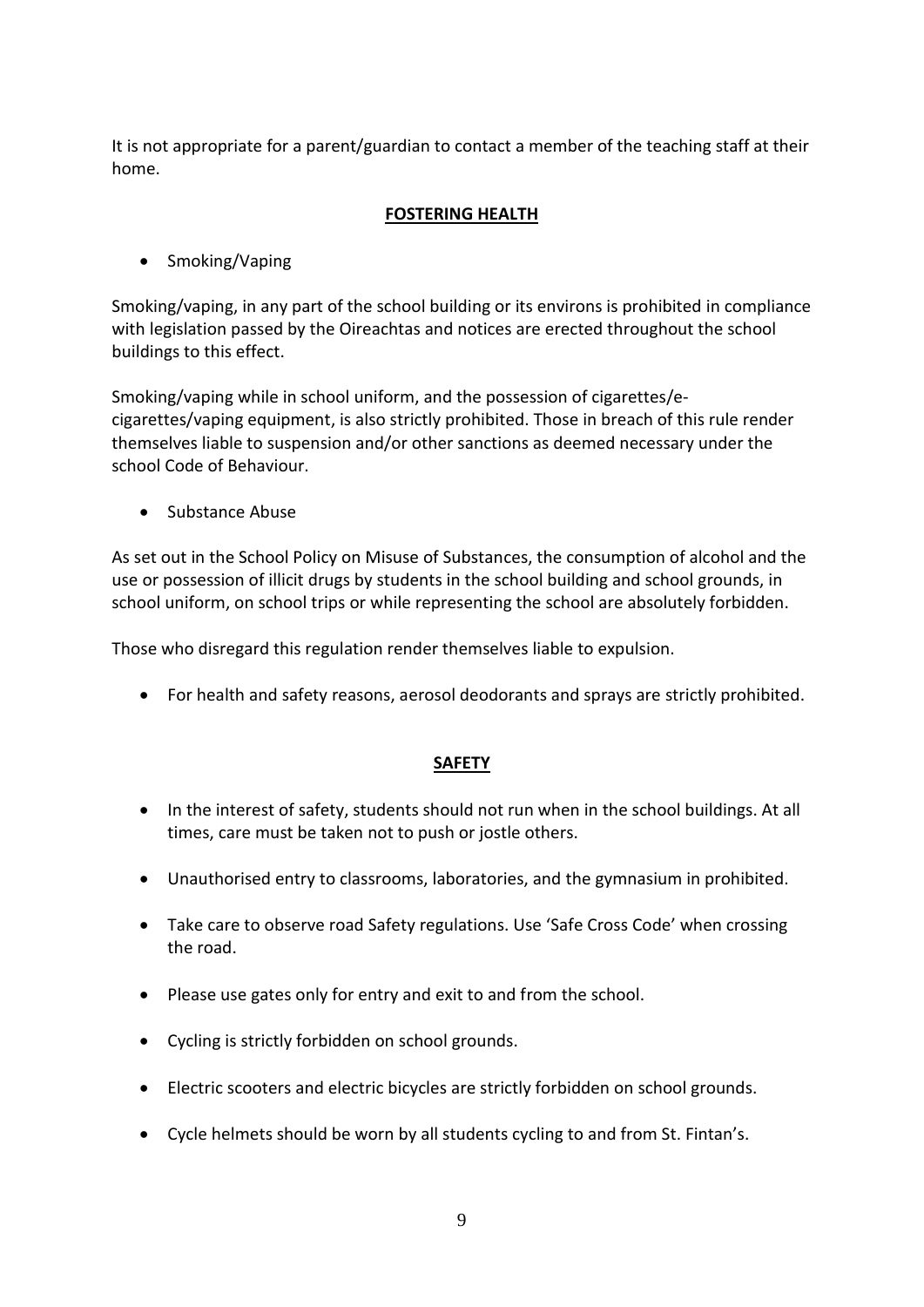# **EMERGENCY EVACUATION**

### **Evacuation Procedure is displayed in the journal and posted in each classroom**

### **REWARDS AND RECOGNITION**

Students are actively encouraged to help other members of the school. Actions or initiatives deemed to be of special merit are rewarded by Merit Cards. The award of a Merit Card, along with the reason for its award, is notified to Parents/Guardians.

Through its awards and prize-giving events St. Fintan's High school recognises achievement, participation, and contribution to the school community across a wide range of areas: attendance, behaviour, academic, sport, art, music and drama.

### **PARENTS - PARTNERS IN EDUCATION**

Parents are our partners in education. Our most successful students are those whose parents/guardians support the school and take an active interest in their son's progress. Your support is especially helpful in the areas of attendance, punctuality, homework and uniform.

Parents should be aware that the Board of Management, Principal and Deputy Principal will not accept responsibility for students who absent themselves for any purpose without prior permission of the school authorities. This includes leaving the school grounds at lunchtime without permission.

#### **Role of Parent/Guardian**

- to support St. Fintan's High School in meeting the needs of the student
- to participate in or support the work of the Parents' Council
- to elect parent representatives to the Board of Management
- to ensure their son co-operates with the school
- To provide information to the school on matters that may impact on the education of the student
- To attend meetings arranged by the school –parent-teacher meetings, meetings with Year Heads, Deputy Principal/Principal
- To be familiar with rules and policies
- Parents/Guardians must sign Code of Behaviour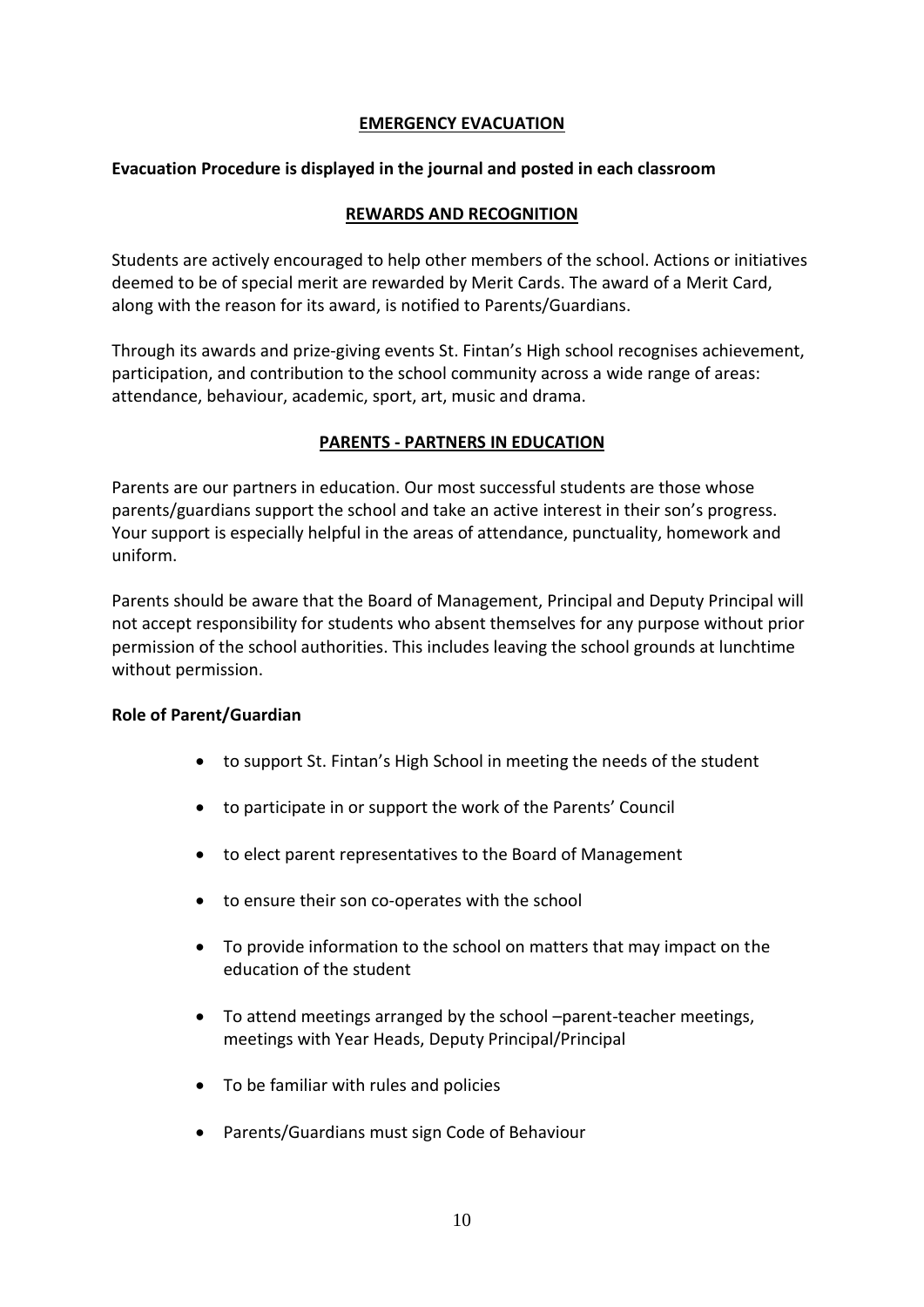- To monitor their son's progress and behaviour, regularly checking journal, attending to all communication from school-bulletins, reports, letters relevant to Code of Behaviour, return of forms, etc.
- The Parent/Guardian has the right to request a meeting necessary for the personal or academic welfare of the student. Parent/Guardian may contact the school to request meeting with subject teacher, Guidance Counsellor, Special Educational Needs (SEN) coordinator, Year Head, Deputy Principal, Principal. All requests should be made initially by phone/letter to the office
- A meeting with the Deputy Principal/Principal must be arranged in advance indicating purpose of meeting
- Parents/Guardians have the right to present a complaint. Complaints must be in writing, signed, dated with address and contact number.